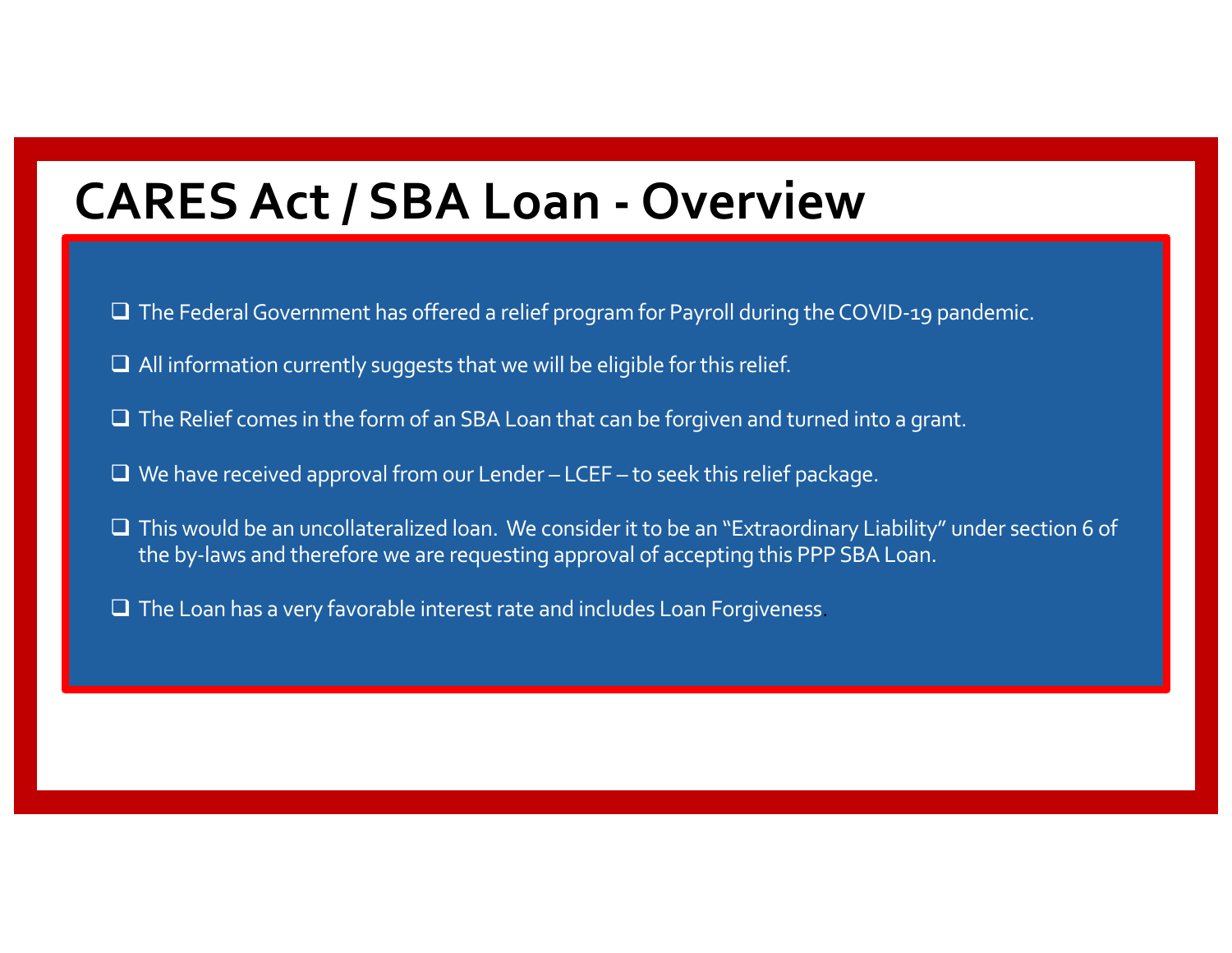## CARES Act / SBA Loan – Details for LHSAGM

*U.S. Small Business Administration (SBA) is offering designated low-interest federal disaster loans for working capital to small businesses suffering substantial economic injury as a result of the Coronavirus (COVID-19)*

## **Paycheck Protection Program (PPP Loan)**

*Criteria* **:** Less than 500 employees (religious based non-profits appear to be eligible) *Loan Amount* **:** Applied for \$2,857,592. Up to 250% of Average Monthly Payroll. *Use of Funds* **:** Salaries and wages up to \$100,000 per employee, benefits including health insurance, risk insurance, retirement, utilities *Loan Payment Deferment* **:** First payment due in six (6) months *Duration* **:** Two (2) Years *Interest Rate* **:** 1.0% *Collateral* : None *Origination / Application Fees* **:** None *Loan Forgiveness* **:** Borrower will be eligible for forgiveness; **Loan effectively converts to a Grant.** Forgiveness is reduced proportionately by any reduction in employees when compared to prior year for the 8 weeks following loan origination. *Other Information :* Loan extended by SBA Lender (BMO or Bank 59); Subject to SBA Loan Officer Approval but requirements are being laxed.